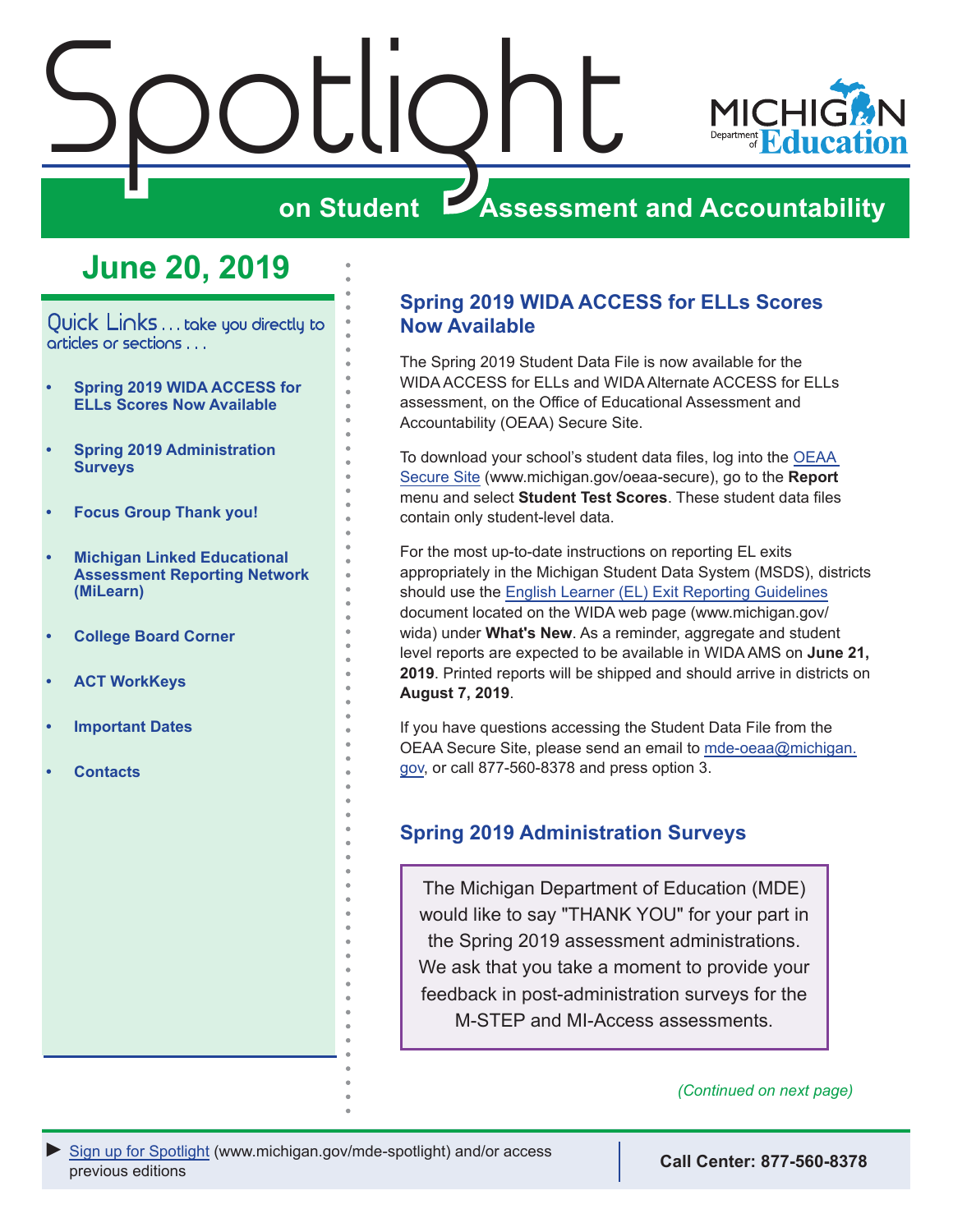<span id="page-1-0"></span>Your input is an important tool for future planning and development of quality assessments, documentation, and testing practices for educators and students around Michigan. In the past, we have made significant changes to the assessments, training documentation, and administration practices based on suggestions from surveys. We would like to hear from test coordinators and test administrators as well as others in your district or school who had a role in test administration. Please share this article with staff in your building and district who participated in either the M-STEP or the MI-Access assessments this past spring.

- The [2019 M-STEP Administration Survey](https://www.surveymonkey.com/r/Spring2019MSTEPAdministrationSurvey) will take 10 to 15 minutes to complete and will remain open through **Friday, June 30, 2019**. A link to the survey can also be found on the [M-STEP web page](www.michigan.gov/mstep) (www. michigan.gov/mstep) under the **What's New** section.
- The [2019 MI-Access Administration Survey](https://www.surveymonkey.com/r/Spring2019MIACCESSAdministrationSurvey) will take about 10 minutes to complete and will remain open through **Friday, June 30, 2019**. A link to the survey can also be found on the [MI-Access web page](http://www.michigan.gov/mi-access) (www. michigan.gov/mi-access) under the **What's New** section.

Thank you in advance for your participation in our surveys. By sharing your experiences, you can help us improve the experiences of educators and students throughout Michigan.

## **Focus Group Thank you!**

The Office of Educational Assessment and Accountability extends our sincere gratitude to the folks who participated in the June 18 Assessment



Coordinator Training Guide Feedback Group. Your valuable recommendations will help make the guide a better tool for all district and building assessment coordinators throughout the state to use before, during, and after the test administration process. The new and improved guide will be available in late fall, so watch the Spotlight for the version 2 release.

## **Michigan Linked Educational Assessment Reporting Network (MiLearn)**

Ever wish there was a way your educators, parents, and students could access state assessment results any time they wanted through a system they use regularly?



The Michigan Linked Educational Assessment Reporting Network (MiLearn) is a legislatively funded project that directly delivers state assessment data electronically to students, parents, and educators.

MiLearn uses the district's Student Information System (SIS) to provide authorized users with direct access to student-level state assessment reports. No second login or password is needed. The user simply clicks a link in the SIS and is launched into MiLearn where they can then access their data and reports. Currently, districts on the Michigan Data Hub with PowerSchool, MISTAR, Skyward, or Synergy as their SIS are eligible to integrate with this free service.

The MiLearn system has been designed with flexibility and convenience for districts in mind. You control who sees the data. District administrative staff can configure their system security to locally govern which data is provided to their users. Additionally, the reports are updated daily using Michigan Data Hub data to accommodate student enrollment changes. Since MiLearn receives rostering updates nightly, your data is always current and reflects the current district enrollment. This also means you will see state assessment results for new students in the district the next day.

Currently, MiLearn houses three years' worth of data for M-STEP, WIDA, and MI-Access results. Beginning in the fall, SAT and PSAT 8/9 for grade 8 results will be added to the system. For more information on MiLearn, please contact Tim Hall at [hallt @michigan.gov](mailto:hallt%20%40michigan.gov?subject=).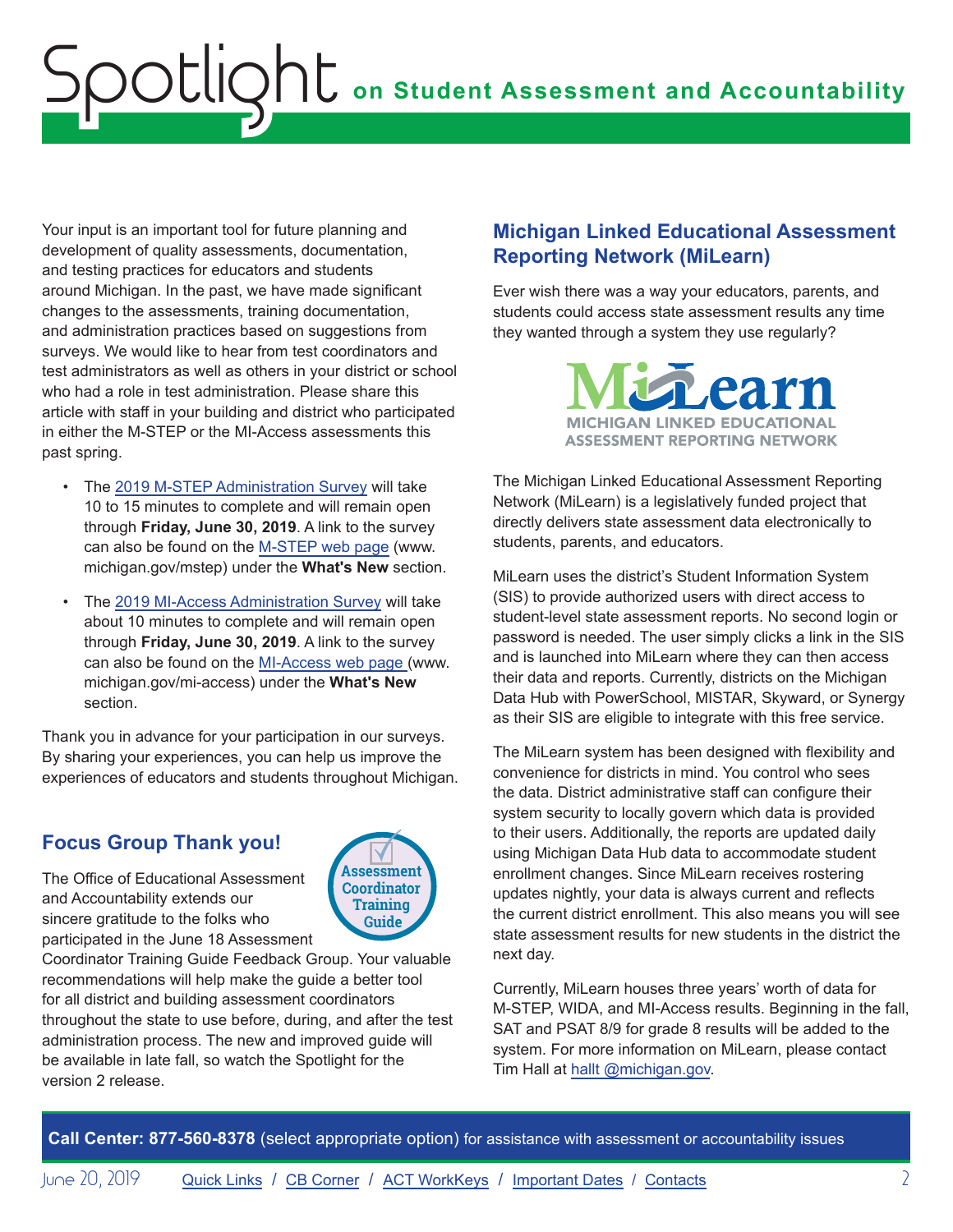## <span id="page-2-1"></span><span id="page-2-0"></span>College Board Corner

 *Information on SAT*®*, PSAT*™ *8/9, and PSAT*™*10 provided by the College Board*

## **Questions about Spring PSAT 8/9, PSAT 10, or SAT?**

- call the Michigan Educator Hotline: 866-870-3127 (select Option 1)
- email [michiganadministratorsupport@](mailto:michiganadministratorsupport%40collegeboard.org?subject=) [collegeboard.org](mailto:michiganadministratorsupport%40collegeboard.org?subject=)

## **Educator Score Release**

Scores will be available to educators in the College Board Reporting Portal the week of June 24. For educators who have not previously used the College Board Reporting Portal, you can learn about running reports, understanding educator reports, printing student reports and labels, and granting access and assigning roles. An interactive walk-through is available on the [K-12 Assessment Reporting Help web page](https://collegereadiness.collegeboard.org/educators/k-12/reporting-portal-help) (https:// collegereadiness.collegeboard.org/educators/k-12/ reporting-portal-help).

Scores will be released based on school verification and appeals made during the Answer Document Verification window on the OEAA Secure Site. No changes can be made for students in the K–12 score reporting portal, since the Answer Document Verification window was closed on May 29, 2019.

Scores in the College Board portal are not official accountability results. In some cases, educators will receive student scores in the K-12 score reporting portal that are not reflected in the Michigan Department of Education (MDE) score results.

Reasons for this include, but are not limited to:

• students being administered the SAT, PSAT 10, or PSAT 8/9 in an enrolled grade other than what is allowed for the April School Day testing

• students with unresolved score holds when the final score results are delivered to MDE that are later resolved by the College Board

Once test scores are available to educators, remember that all test results are **EMBARGOED** until notification from MDE. The embargo will be lifted when schooland district-aggregated test results are made publicly available through the [MISchoolData](http://www.mischooldata.org) portal in late summer or early fall.

Prior to public release, results for the SAT, PSAT 10, and PSAT 8/9 may be shared with building and district staff to support their work with students, school improvement, and other internal efforts. However, it is not permissible to share any school-, district-, or state-level results with parents, the community, or other external parties until the embargo is lifted by MDE. School board meetings are considered open meetings; therefore, the sharing of embargoed assessment results at these meetings is not permissible until the embargo is lifted.

## **Getting Ready for 2020 – Save the Date for Fall Implementation Workshops**

Implementation workshops are free and provide information about the Michigan-provided SAT with Essay, PSAT 10, and PSAT 8/9 for grades 8 and 9 administrations for Spring 2020. Attendance at a workshop is important for building administrators and building test coordinators. Learn about the latest enhancements and changes for the spring administration, preparing for and administering the College Board exams, spring implementation timelines, and professional development offerings to prepare you for Spring 2020.

*(Continued on next page)*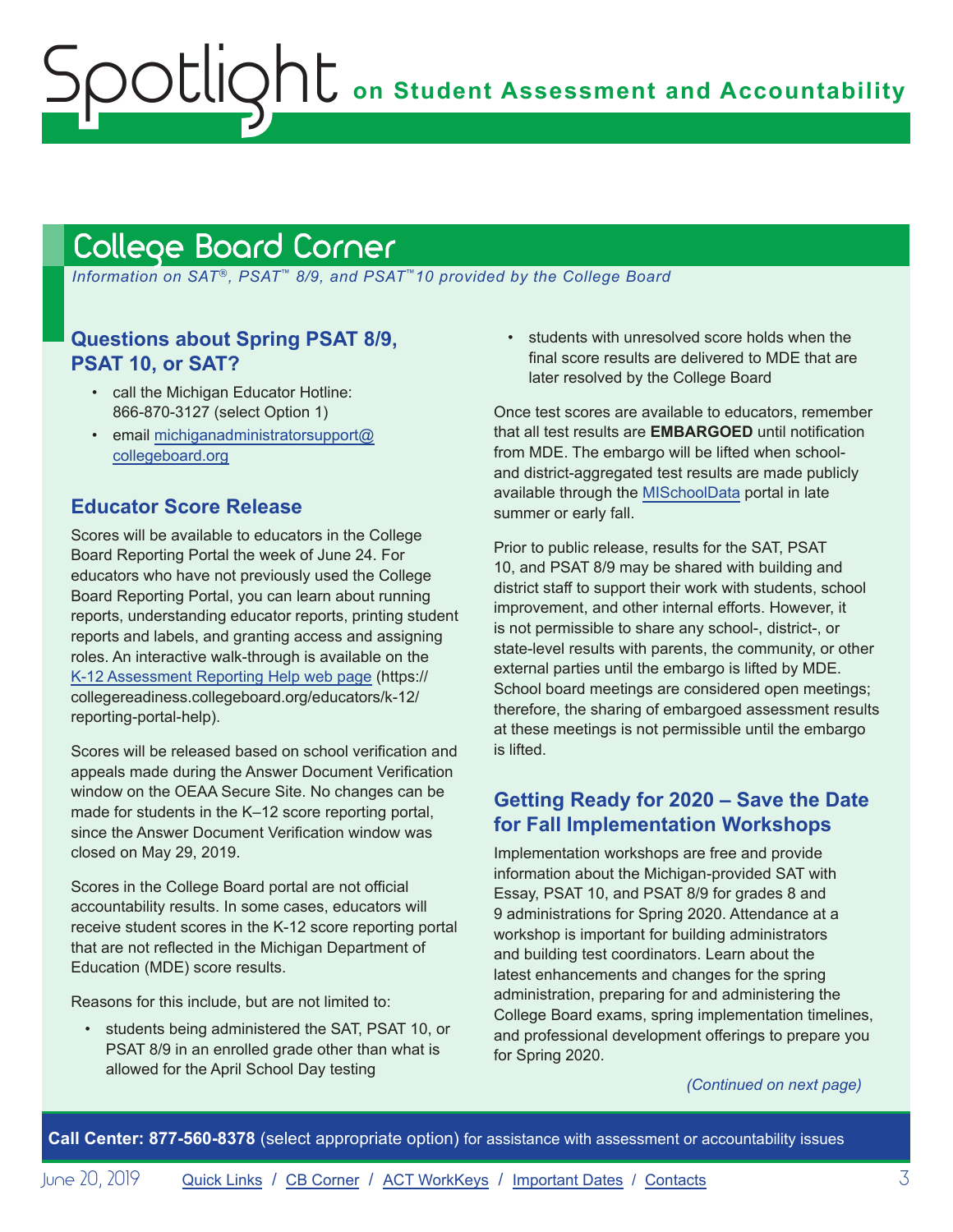# **on Student Assessment and Accountability** Spotlight

The College Board is partnering with MCAN (Michigan College Access Network) to provide SCECHs to registered participants. Links for registration will be available soon.

| Date       | Location                                        | City                 |
|------------|-------------------------------------------------|----------------------|
| 10/1/2019  | Genesee ISD                                     | Flint                |
| 10/1/2019  | Macomb ISD                                      | Clinton<br>Township  |
| 10/2/2019  | <b>Wayne County</b><br><b>Community College</b> | Wayne                |
| 10/7/2019  | Oakland ISD                                     | Waterford            |
| 10/8/2019  | Menominee ISD                                   | Menominee            |
| 10/10/2019 | Kalamazoo RESA                                  | Portage              |
| 10/11/2019 | Ingham ISD                                      | Lansing              |
| 10/11/2019 | Jackson ISD                                     | Jackson              |
| 10/11/2019 | St. Joseph ISD                                  | Centreville          |
| 10/24/2019 | Clare-Gladwin RESD                              | Clare                |
| 10/24/2019 | Delta Schoolcraft ISD                           | Escanaba             |
| 10/25/2019 | <b>Copper Country ISD</b>                       | Hancock              |
| 10/28/2019 | Kent ISD                                        | <b>Grand Rapids</b>  |
| 10/29/2019 | Marquette-Alger ISD                             | Marquette            |
| 10/30/2019 | Eastern UP ISD                                  | Sault Ste.<br>Marie  |
| 10/30/2019 | <b>Traverse Bay Area ISD</b>                    | <b>Traverse City</b> |
| 11/1/2019  | Alpena-Montmorency-<br>Alcona ESD               | Alpena               |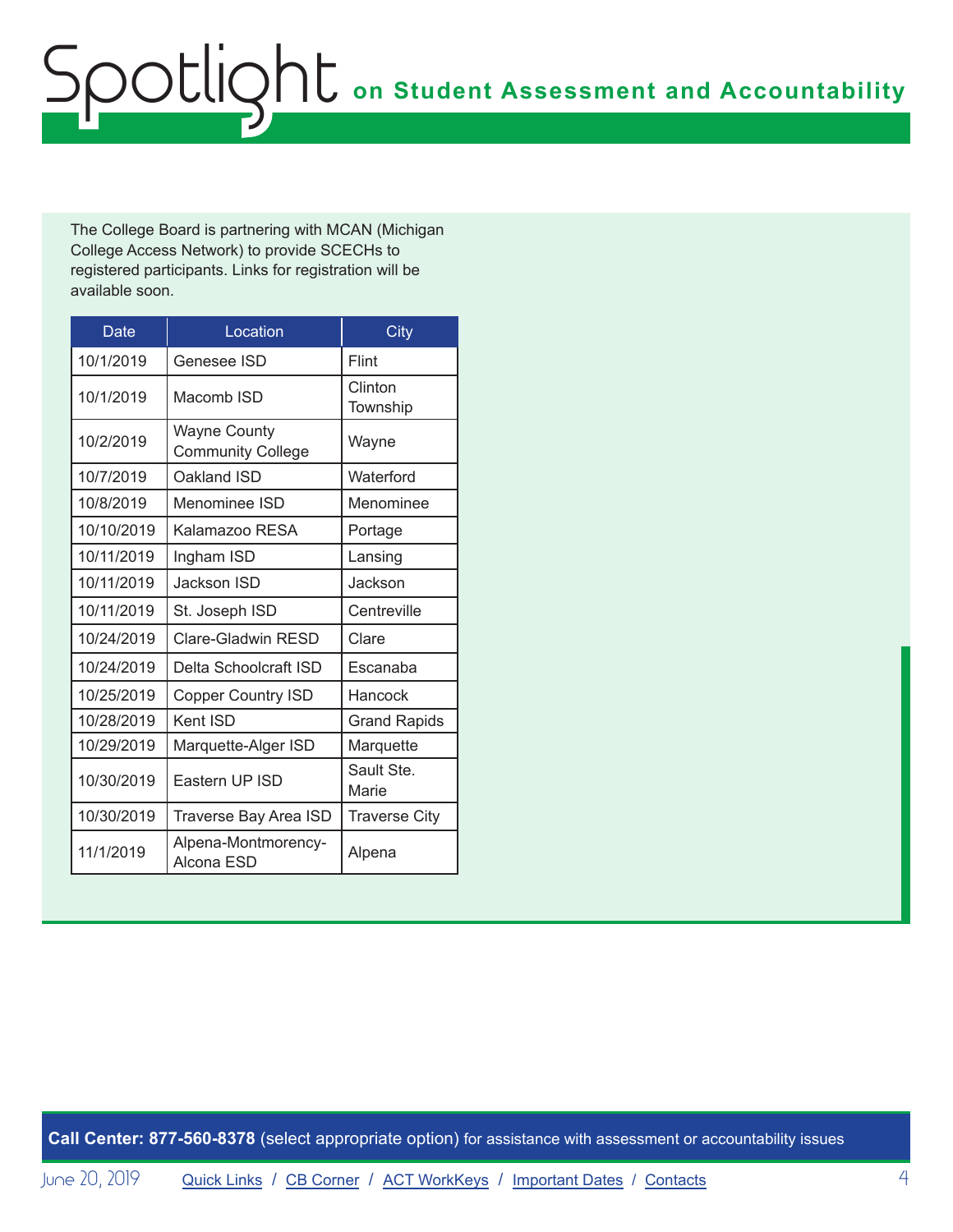**on Student Assessment and Accountability**

**ACT** 

#### Information on ACT WorkKeys<sup>®</sup> provided by the ACT.

### **Score Reports**

<span id="page-4-0"></span>Spotlight

School- and student-level paper reports will be mailed to the test coordinator and are due to arrive no later than **August 9, 2019**. The shipment will include the following reports:

- **Individual Summary Score Report** is a student-level report containing Level and Scale scores with explanations of what the scores mean. The test coordinators will receive one paper report per student to be given to the student.
- **Summary Score Report** is a student-level report containing the student's Level and Scale scores but without the explanations of what the scores mean. The test coordinator will receive one paper report per student to be retained by the school.
- **Roster Score Report** is a roster of students showing test scores and when students took the assessment. The test coordinator will receive one paper report to be retained by the school.

To help you and your students understand and use their scores, the *Score Report Schedule for ACT WorkKeys*, sample reports, and additional resources are available on the [ACT-hosted website](https://www.act.org/stateanddistrict/michigan) (www.act.org/ stateanddistrict/michigan) on the **WorkKeys on Paper**  page in the **Interpretation** stage.

### **ACT® WorkKeys® National Career Readiness Certificate® (NCRC)**

The ACT WorkKeys assessments measure a range of essential work skills, including the ability to:

- perform basic mathematic operations relevant to the workplace
- read and understand documents commonly found in the workplace
- find information presented in common workplace graphics
- set up and solve complex work-related math problems
- determine the relevance of written information to work-related tasks
- apply information derived from graphics to workrelated problems

The NCRC documents that students possess skills essential to workplace success. This may improve career outcomes for students just entering the workforce, and it enhances employers' hiring, training, and promotion decisions.

The NCRC is based on a student's performance on the three ACT WorkKeys skills assessments. Students who achieve a minimum score of three (3) or higher on each ACT WorkKeys subject test will earn an ACT WorkKeys NCRC (or an ACT WorkKeys NCRC en Espanol if they took the tests in Spanish). The scores on these assessments determine the certification level...

- **Bronze** Score a minimum of 3 out of 7 on all three assessments
- **Silver**  Score a minimum of 4 out of 7 on all 3 assessments
- **Gold**  Score a minimum of 5 out of 7 on all three assessments
- **Platinum** Score a minimum of 6 out of 7 on all three assessments

For more information about NCRCs, go to [ACT](https://www.act.org/content/act/en/products-and-services/workkeys-for-job-seekers/ncrc.html)  [WorkKeys National Career Readiness Certificate](https://www.act.org/content/act/en/products-and-services/workkeys-for-job-seekers/ncrc.html) (https://www.act.org/content/act/en/products-andservices/workkeys-for-job-seekers/ncrc.html).

*(Continued on next page)*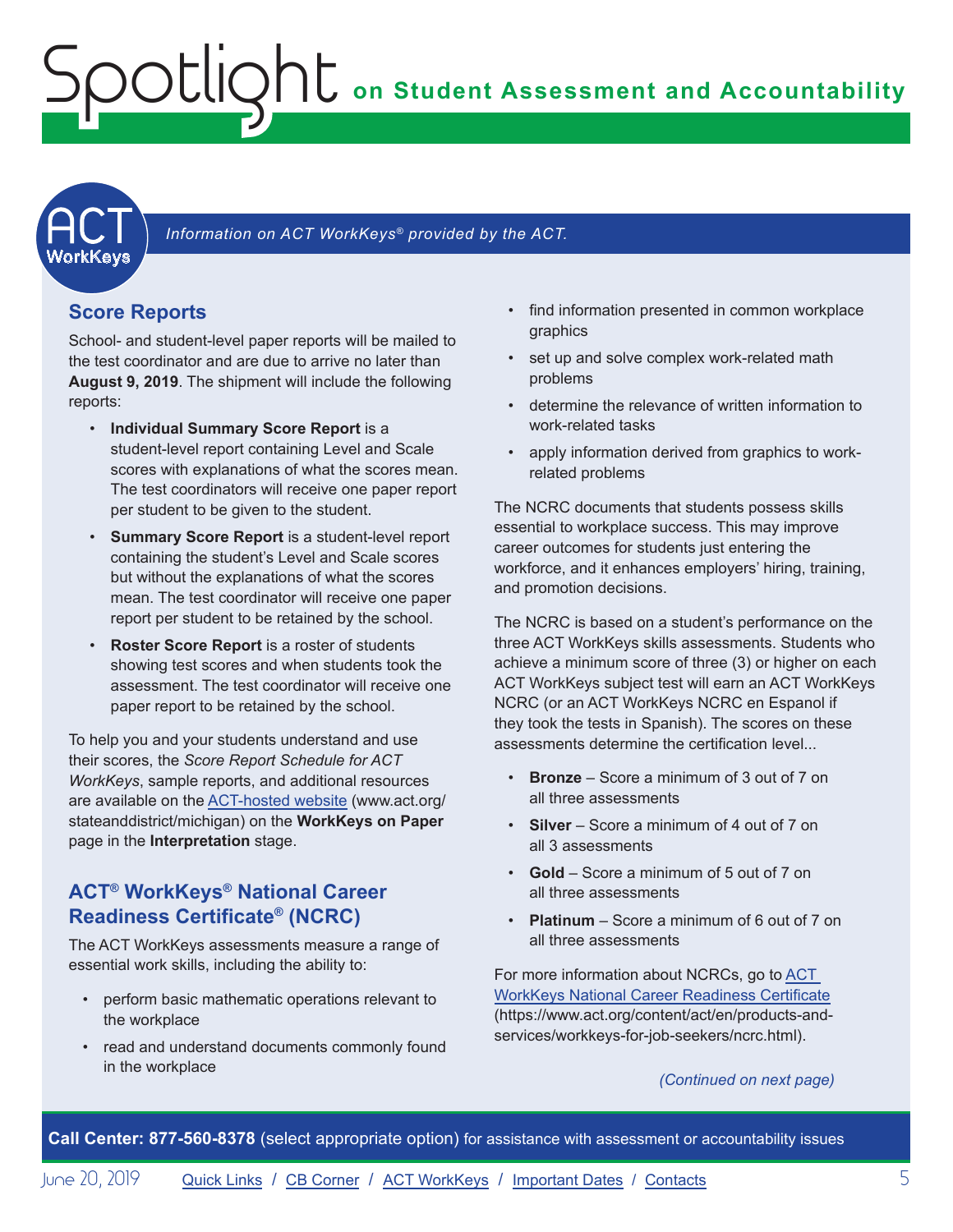## **on Student Assessment and Accountability** Spotlight

Printed certificates will not be mailed to the test coordinator. Instead, students can print their own certificate at [myworkkeys.com](http://www.myworkkeys.com) (www.myworkkeys.com) for **free**.

### **Student Access to MyWorkKeys.com**

Students can view their scores online and print their own NCRC starting **July 16, 2019** by creating an account at [myworkkeys.com](http://www.myworkkeys.com) (www.myworkkeys.com).

Students will need to provide the following five matching criteria when creating an account:

- First name
- Last name
- Month of birth
- Day of birth
- State Assigned Student ID Number (SASID) **Note:** The SASID is the same number as the Unique Identification Code (UIC) that is assigned through the Michigan Student Data System (MSDS) for each student.

Scores and certificates will be available online indefinitely.

A Quick Start Guide is available on the login page and contains instructions on creating an account, sharing NCRC information with prospective employers, and other available features.

**REMINDER** – The Spring 2019 ACT WorkKeys reports and data are **EMBARGOED** until the public release of the Spring 2019 assessment results later this summer. Districts and schools will be notified through the Spotlight on Student Assessment and Accountability newsletter when the embargo has been lifted.

**IMPORTANT** – While individual student results may be shared with parents when they become available, it is NOT permissible to share any school-, district-, or state-level results with parents, the community, or other external parties until the embargo is lifted by the MDE. School Board meetings are considered open meetings; therefore, the sharing of embargoed assessment results at these meetings is not permissible until the embargo is lifted.

## **Contacting ACT**

If you have questions, you may:

- 1. contact ACT via the [Contact Us web page](http://www.act.org/aap/state/contact.html) [\(www.act.org/aap/state/contact.html](www.act.org/aap/state/contact.html))
- 2. call ACT at 800-553-6244, 9:30 AM 6:00 PM ET
	- standard time: ext. 2800
	- accommodations: ext. 1788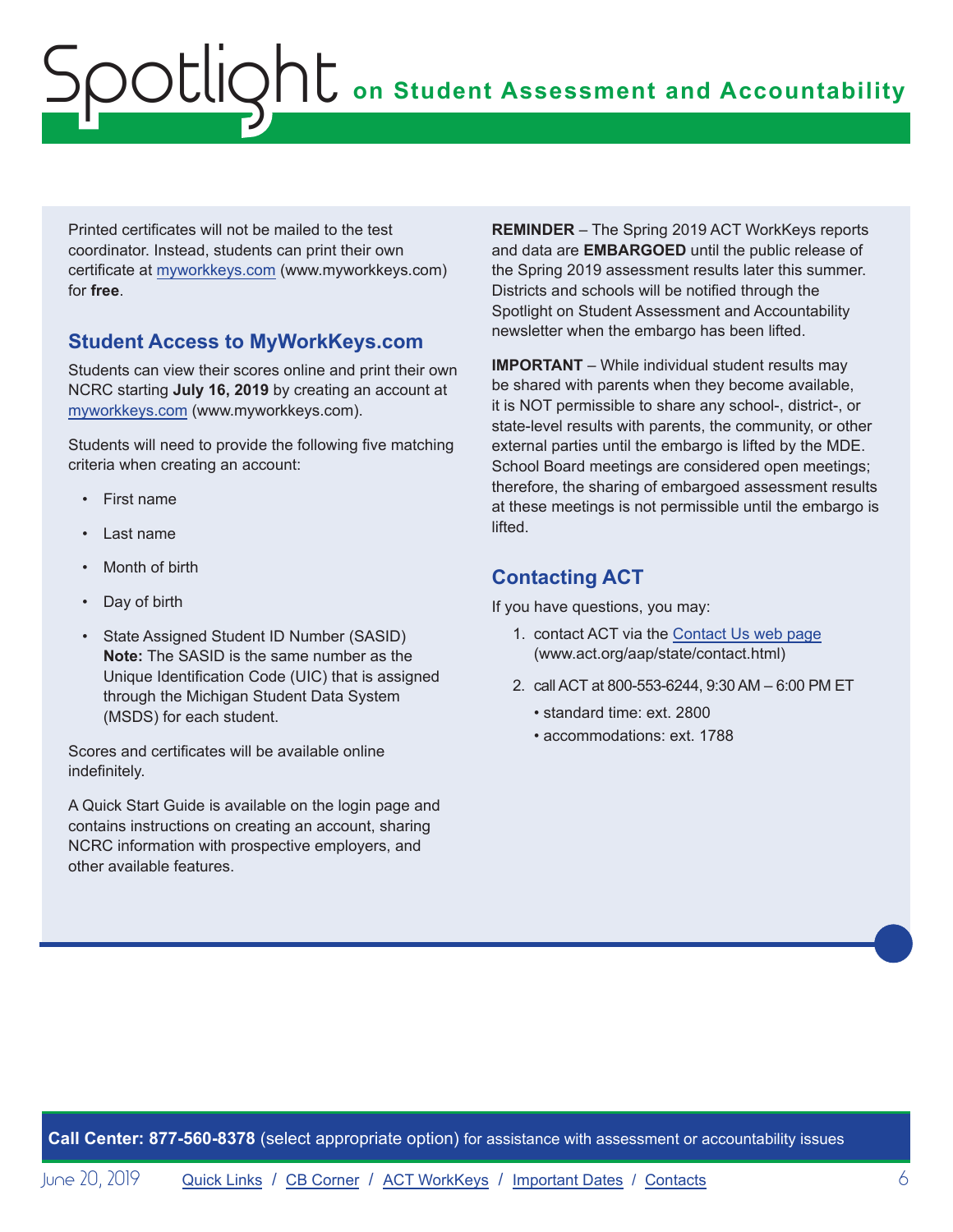## <span id="page-6-0"></span>**ONE** on Student Assessment and Accountability potlic

## <span id="page-6-1"></span>**Important Dates**

## **June 2019**

### **June 21, 2019**

• **WIDA Access for ELLs** and **Alternate Access for ELLs** reports available in WIDA AMS

### **Week of June 24, 2019**

• **SAT** and **PSAT** scores available to educators in the College Board Reporting Portal

## **July-August 2019**

## **Act WorkKeys**

#### **July 16, 2019:**

• Students access **ACT WorkKeys** scores and National Career Readiness Certificates

### **August 7, 2019:**

• Individual Student Reports, Student Roster Reports, School Frequency Reports, and District Frequency Reports arrive in districts for **WIDA Access for ELLs** and **Alternate Access for ELLs**

### **August 9, 2019:**

• Receive **ACT WorkKeys** score reports

#### **August 20, 2019:**

• **WIDA Screener Online Training**

#### **Mark Your Calendars – WIDA Screener Online Training Coming Soon!**

The Michigan Department of Education (MDE) is hosting a WIDA Screener Online Training on **August 20, 2019** in Lansing. In this one-day training, test administrators and district EL test coordinators will learn how to administer and score the Screener Online for grades 1–12. Details and registration will be provided in next week's Spotlight.

## **September 2019**

#### **September 9 – October 4, 2019**

• **Early Literacy and Mathematics Benchmark Assessments (K-2)** Fall Testing Window